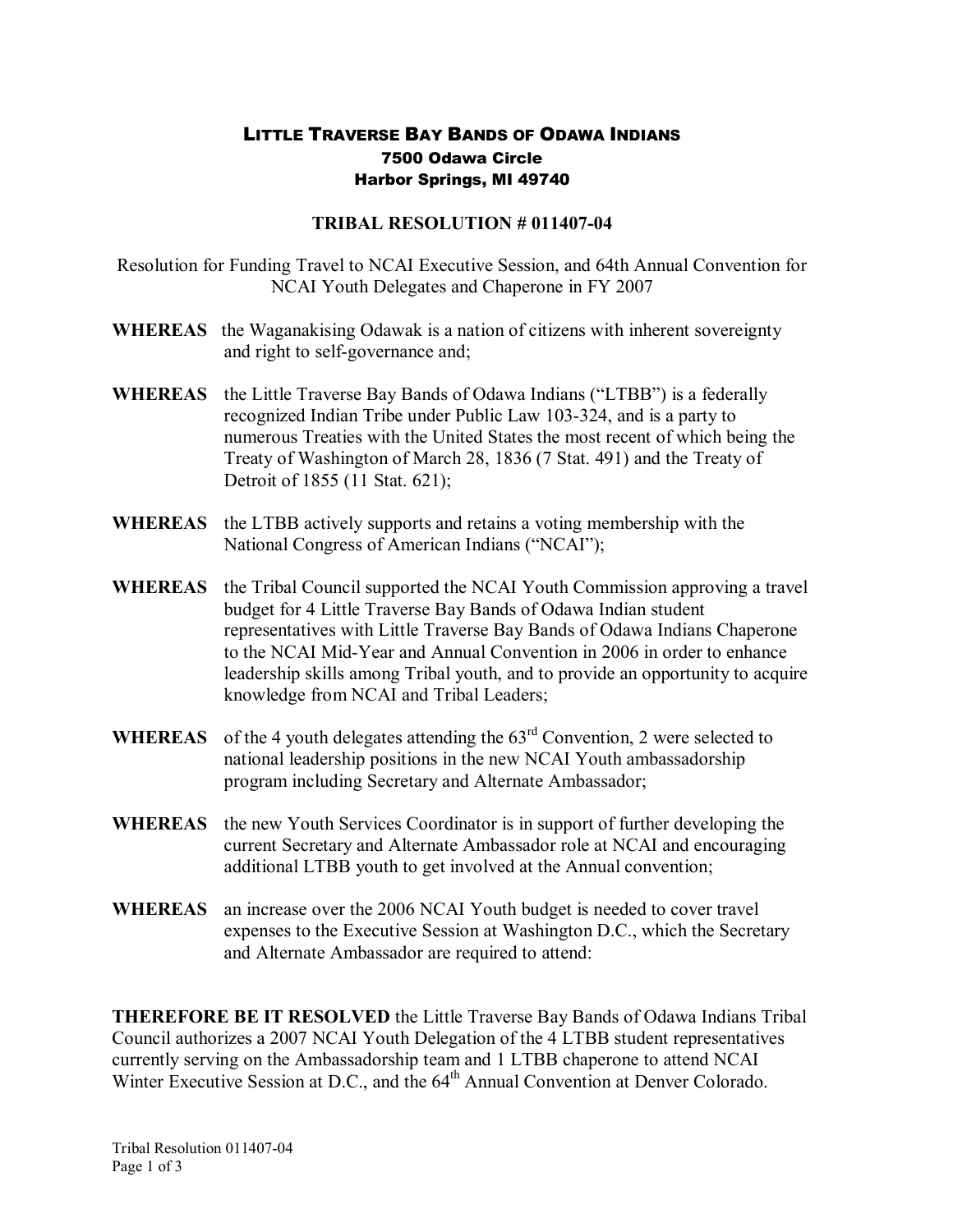**BE IT ALSO RESOLVED** that Tribal Council appropriates an additional sum of \$21,849 for NCAI Youth Delegate FY2007 travel to come from prior year fund balance,

**BE IT FINALLY RESOLVED:** that the Tribal Council approves budget modification to FY 2007 2215-2-00-01

## **CERTIFICATION**

As Tribal Council Legislative Leader and Tribal Council Secretary, we certify that this Tribal Resolution was duly adopted by the Tribal Council of the Little Traverse Bay Bands of Odawa Indians at a regular meeting of the Tribal Council held February 5, 2006 at which a quorum was present, by a vote of 7 in favor, 0 opposed, 0 abstentions, and 2 absent as recorded by this roll call:

|                      | In Favor | Opposed | Abstained | Absent |
|----------------------|----------|---------|-----------|--------|
| Regina Gasco Bentley |          |         |           |        |
| Fred Harrington, Jr. |          |         |           |        |
| Dexter McNamara      |          |         |           |        |
| Mary Roberts         |          |         |           |        |
| Rita Shananaquet     |          |         |           |        |
| Alice Yellowbank     |          |         |           |        |
| Shirley Oldman       |          |         |           |        |
| Melvin L. Kiogima    |          |         |           |        |
| Beatrice A. Law      |          |         |           |        |
|                      |          |         |           |        |
|                      |          |         |           |        |
|                      |          |         |           |        |
| Date:                |          |         |           |        |

Beatrice A. Law, Legislative Leader

Date:

Melvin L. Kiogima, Secretary

Received by the Executive Office on by

Pursuant to Article VII, Section D, Subsection 1 of the Little Traverse Bay Bands of Odawa Indians Constitution adopted on February 1, 2005 the Executive concurs in this action of the Tribal Council.

Date:

Frank Ettawageshik, Tribal Chairperson